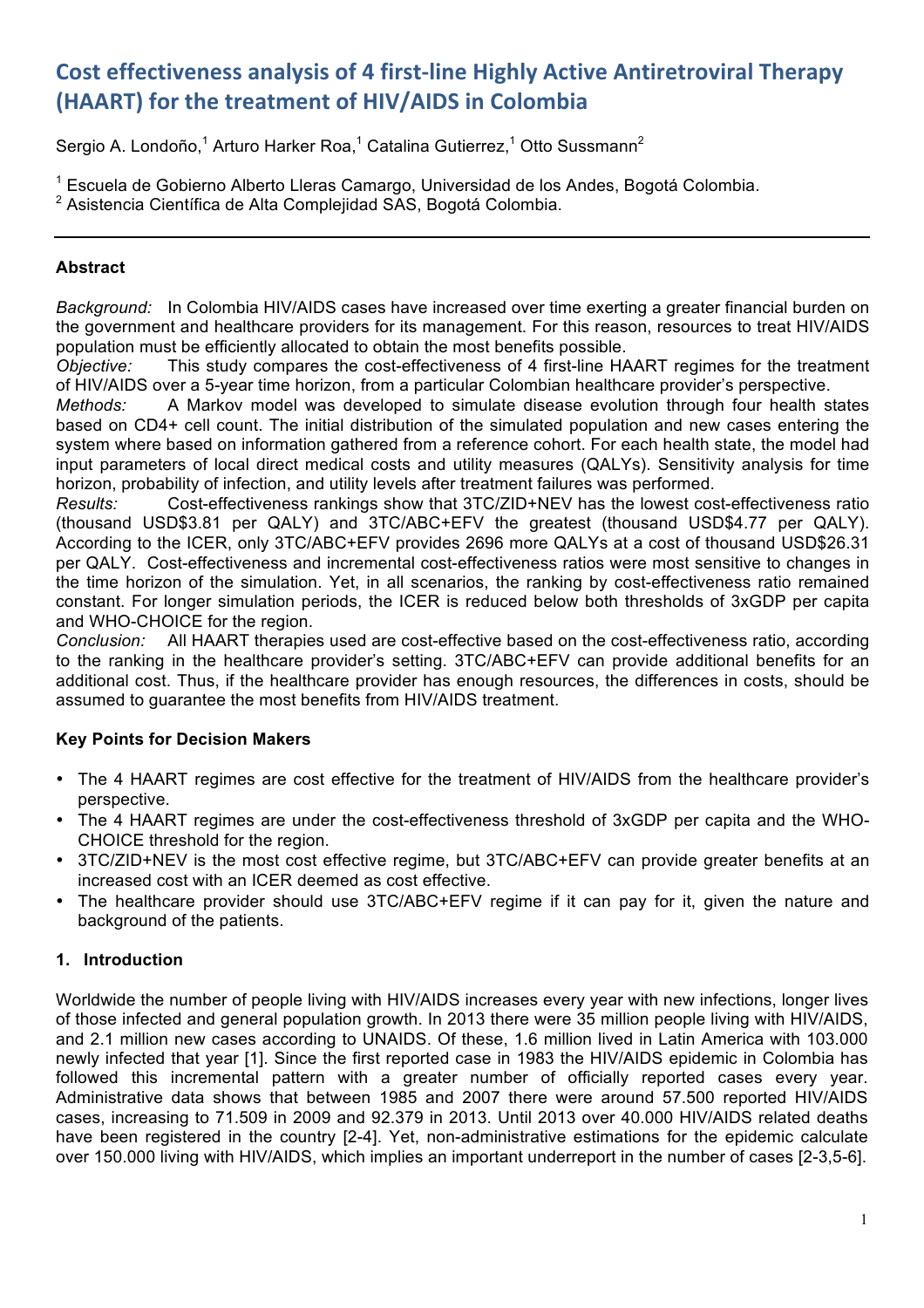Colombia's epidemic is classified as concentrated: HIV has spread fast within one or more particular subpopulations but has not extended to the general population. Usually prevalence for these subpopulations is over 5%, while for the whole population prevalence remains under 1% [4]. Since the beginning of the epidemic, there has also been migratory phenomenon: differences in prevalence have diminished between greater cities and rural areas [7]. In addition, an increase in the number of infected females has been documented. Between 1985 and 2013, the ratio of infected men per infected woman decreased from 11.2 to 2.6 [2-4,8]. In terms of HIV/AIDS treatment with antiretroviral therapy (ART), around 23.000 patients were undergoing ART in 2010, while in 2013 this number increased to over 40.000 [2,6,8].

Colombia's healthcare system is composed of four mechanisms through which the population can access health services. The first one is the contributive regime, where all those who are currently working are affiliated, and are considered able to pay for the services. This regime includes the employed, selfemployed and their families. The second one is the subsidized regime, where the poorest population without the ability to pay is affiliated, and accesses the services through subsidies paid by both the government and the payments made by those in the contributive regime. The third corresponds to the exceptional regime where those working in the magisterium, Colombia's petroleum company, the police and the army are affiliated and has special characteristics in terms of available services. The final regime is a government attention system that through public assistance offers coverage for the population that is not insured and not in one of the other regimes. In 2013 there were 43.207.473 affiliates in the healthcare system, corresponding to coverage of 91.7% of the total population, with 20.120.266 (42.8%) in the contributive regime, 22.669.543 (48.1%) in the subsidized regime and 387.664 (0.8%) in the exceptional regime. This implies the non-insured population was 3.913.297 (8.3%), although access to healthcare is guaranteed for these through government public assistance [4].

There are two approaches to reduce the morbidity and mortality associated with HIV based on the implementation of non-pharmacological measures (prevention) and ART (treatment) [5]. Treatment objectives are: reduction in viral load to an undetectable level, and improvement in the immunity by increasing the amount of CD4+ lymphocytes (to improve the patients' life expectancy and quality) [9].

Since the development and FDA authorization of zidovudine (AZT) as the first ART, advances in HIV treatment have allowed the development of new drugs that offer alternatives to improve life quality and expectancy [10]. Currently, Highly active antiretroviral therapy (HAART), consisting of at least 3 drugs of 2 or more classes, represents the main type of treatment for HIV infected patients. These therapies reduce viral load, improve the immune system and delay the disease's development, resulting in a better life quality and expectancy [11-12]. The treatment's effectiveness is obtained using a tolerable regime that promotes adherence. Effectiveness is compromised when factors such as a defect in the patient's immune system, drug resistance development by the virus, poor adherence to the treatment regime and adverse effects (which vary depending on the drugs) are present during the treatment process [13-16].

HIV/AIDS treatment imposes a significant financial burden upon governments and healthcare providers. UNAIDS estimates that in 2013 global HIV funding totaled US\$19.1 billion with US\$8.5 billion being disbursed from donor countries to address HIV in low and middle income countries [1]. The report for 20 Latin American and Caribbean countries indicates a total international and domestic spending in HIV for 2009 was around US\$1.6 billion, with US\$108 million being spent in Colombia [17]. Resources must be well allocated to achieve an adequate balance between prevention, treatment and care, all relevant factors to treat the epidemic. Thus, the effectiveness of investments in HAART treatments should be a key object in public policy analyses [18-19].

Studies for HIV/AIDS treatment in Colombia have been descriptive and cost-based, or without looking at individual HAART regimes and comparing them. First line treatment regimes are usually composed of the first generation of ART drugs, which are usually the least costly. In Colombia, around 66% of the patients treated are in first line regimes [8], hence evaluating the economic impact of the most used regimes becomes relevant to assess which of these therapies gives the best value for money and their impact on the healthcare budget. In Colombia the most used regime has been lamiduvine/zidovudine + efavirenz, however not all patients can intake efavirenz so nevirapine is formulated instead. Other frequent regimes are lamiduvine/zidovudine with lopinavir/ritonavi, and lamiduvine/abacavir with efavirenz. These four HAART regimes were considered in this study: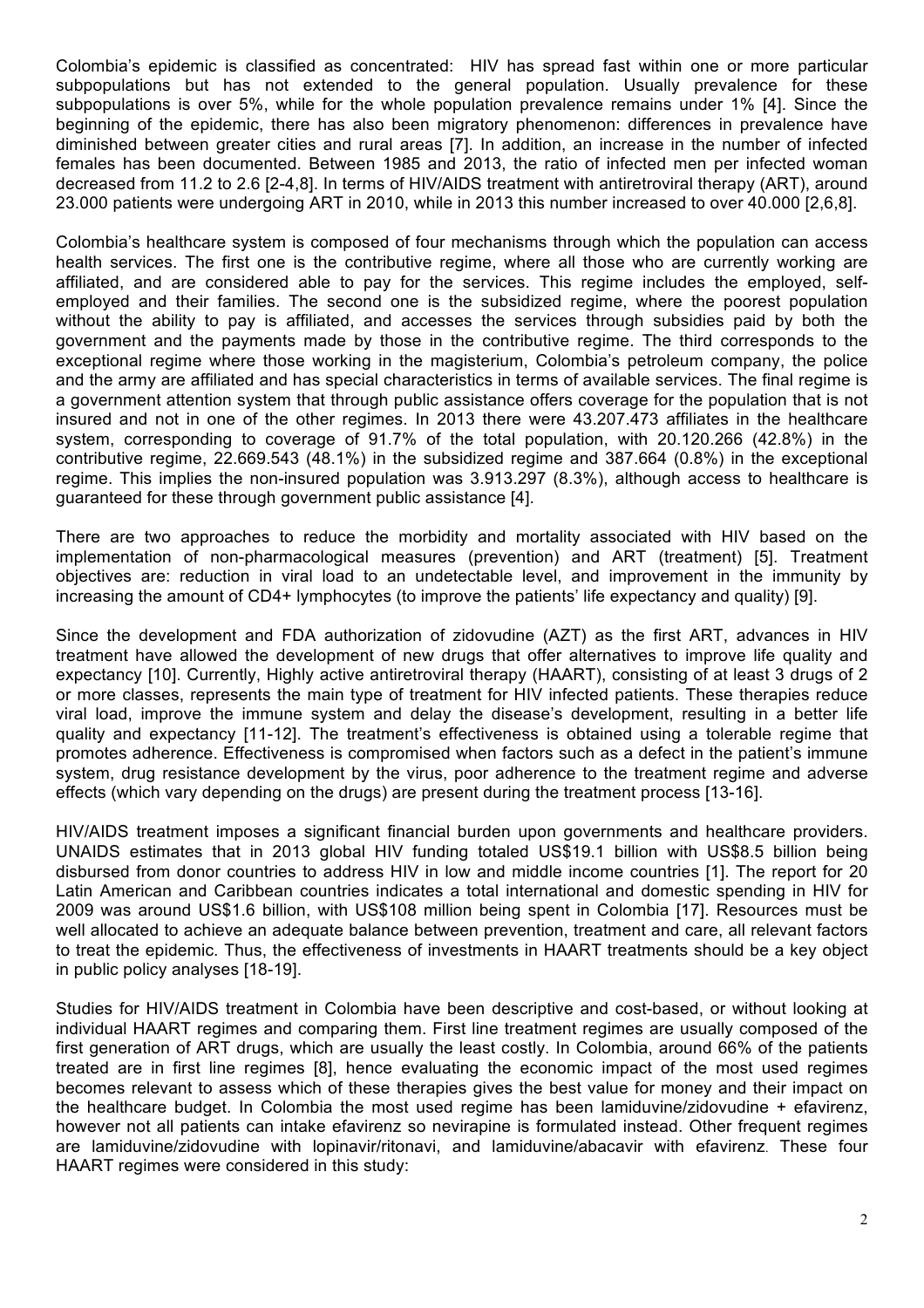- 1) Lamiduvine/zidovudine + lopinavir/ritonavir
- 2) Lamiduvine/zidovudine + nevirapine
- 3) Lamiduvine/zidovudine + efavirenz
- 4) Lamiduvine/abacavir + efavirenz.

The objective of this study is to evaluate the cost-effectiveness of these regimes for the population treated by a particular healthcare provider. To do this we use different databases containing information on drug costs, treatment of opportunistic infections and hospitalization costs associated with HIV/AIDS, regular follow up clinical exams costs and results for CD4+ cell count and viral load. These databases contained information for a patient cohort treated by one Colombian healthcare provider specialized in HIV/AIDS treatment. This provider treated around 2940 patients in 2013 and reported a total service satisfaction of 96% and timely appointment scheduling well under a week [20]. These patients belong to either the contributive or subsidized regimes in the Colombian healthcare system and represent one of the besttreated HIV/AIDS group of patients in the country. For this reason, this can be considered as a case study and its results represent one of the best possible outcomes for a HIV/AIDS population treatment in Colombia.

In particular, this information was used to develop the parameters for the Markov-like model simulation. The cost effectiveness ratios where calculated from the perspective of the healthcare provider for a 5 year time horizon. This healthcare provider receives a fixed payment for a pool of patients in the subsidized regime population and a variable payment for the package of services given to patients in the contributive regime. With these resources, it must comply with specific clinical guides. It is considered that the selected healthcare provider is the best at complying with the treatment guides, so the results are expected to reflect the best possible results in an empirical scenario. The clinical guide based on evidence for HIV/AIDS treatment was designed by the Colombian infectology association (ACIN) based upon WHO guides recommendations, to help health professionals to make adequate decisions under specific circumstances in the Colombian setting. This guide has a series of recommendations regarding prevention, diagnosis and detection, attention, initial assessment, HAART regime, patient follow-up, HIV and AIDS, opportunistic infections prophylaxis and exposure to risk [21-22].

The study relevance for the healthcare provider is found in cost reduction and better allocation of resources. In the case of a fixed payment for a pool of patients, the real number of treated patients can be over the size of the pool paid for. In the case of the variable payment, the healthcare provider is interested in having lower and competitive costs to provide the best possible service and treatment to the HIV/AIDS population.

## **1. Methods**

## 1.1. *Data Collection*

In Colombia, every semester, all healthcare providers treating HIV/AIDS patients are required to generate a report to the Government that contains data regarding: all active patients treated by the healthcare provider, including information about date of diagnosis, ART initiation dates, initial and current ART regime, last ART switch date, initial and current clinical state, initial and last CD4+ and viral load count, previous diseases, opportunistic infections, and chronic diseases, amongst other information.

Our dataset includes the results for all of the diagnostic exams for every patient serviced by the healthcare provider. The exams are conducted every 6 months. In particular, this database contains the results for CD4+ cell count, which allows for the computation of transition probabilities for every period. Additionally, we have precise estimates of provision costs for each HAART regime by combining administrative data on (i) prices of exams, HAART drugs and relevant hospitalization services (related only to treatment HIV opportunistic diseases) and (ii) the observed frequency of service orders at different health states.

## *1.2. Model Overview*

A Markov structure with a 6-month cycle was chosen to model the disease progression and assess the cost-effectiveness of the HAART regimes. The progression for the simulated HIV infected population consists on the transition across three different health states defined by CD4+ cell count ranges. These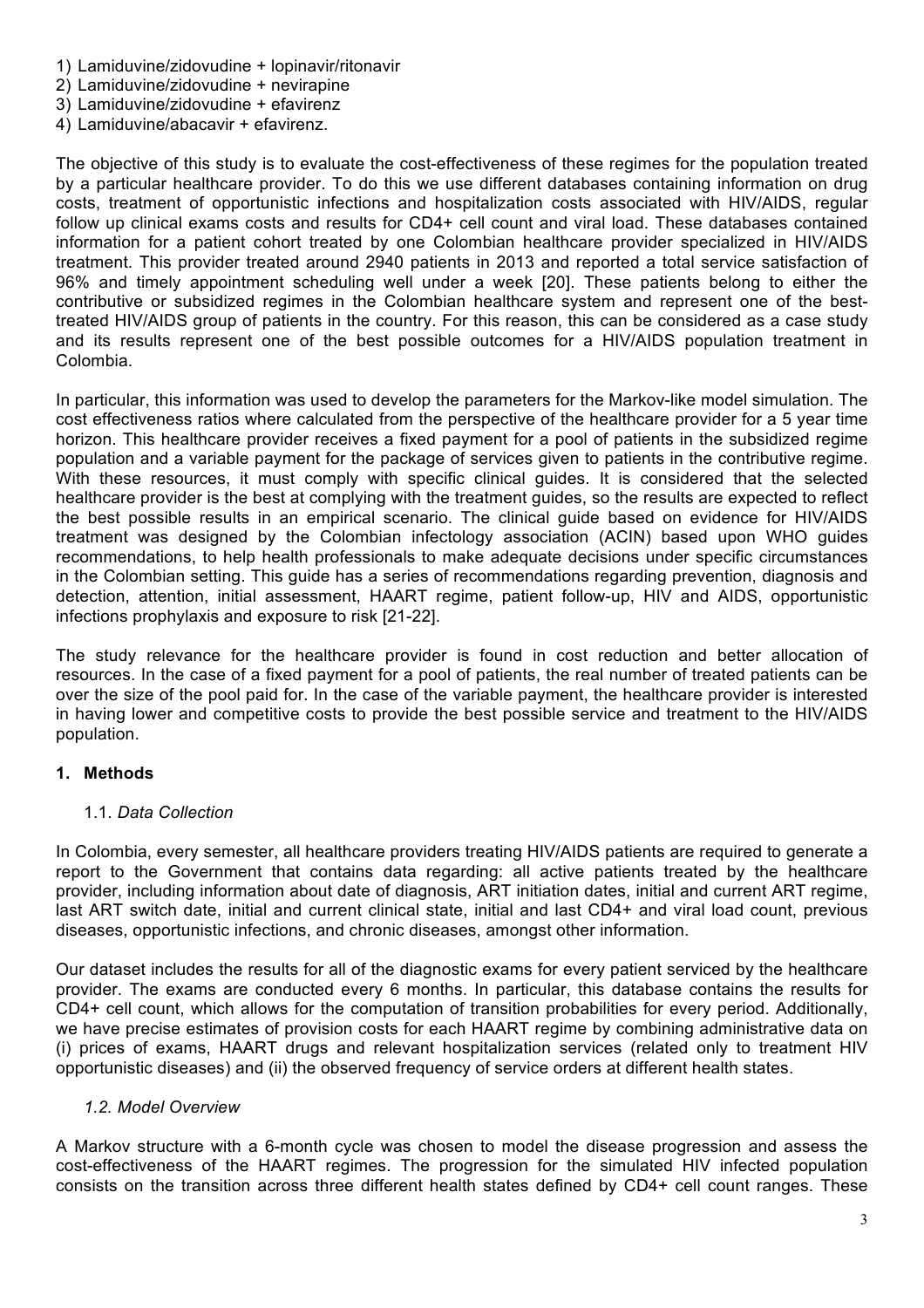ranges were chosen based upon the CDC health state definitions and the clinical relevance in terms of differentiated probabilities of contracting opportunistic infections, required treatment for these infections, the costs associated with treatment and the size of the study's reference cohort [23-27]. The chosen states correspond to the following ranges of CD4+ cells/mm<sup>3</sup>:  $>$ 200, 101-200 and 0-100, The 0-100 range is a transitory state, meaning that population starting in this health state can transition to other health states but there are no transitions from other health states into this one. There is an additional absorbent "failure" state that includes all cases where patients require a change of therapy due to clinical, virologic or immunologic failures. Reasons for failure include the regime's inability to suppress the viral load below detectable levels, increase the CD4+ cell count to normal levels, and appearance of adverse effects including damage to kidneys and liver. Although death could be considered as additional absorbent state, in the data we observe zero deceases, making the transition probability zero for all HAART regimes evaluated.

We simulate a population of 10,000 initial patients that enter the model with different cell count ranges (i.e. health states) in the same proportion as the observed distribution in the reference cohort. In every 6 months cycle, the patients could either move to another health state or stay in their current state. Whenever a patient makes a transition to the 0-100 range the model automatically moves this person to the absorbing failure state since it is considered as a treatment failure.

Cost-effectiveness studies elsewhere represent the disease progression in a closed system in which initial patients transition between defined health states and there is no input of new patients throughout the simulation process [11-12]. Since the patients treated by the healthcare provider increase in number every year, it is assumed that these patients can infect others, thus bringing new infected patients into the system. The number of new patients at each cycle is calculated based on infection probabilities, which depend on the viral load distribution found in the reference cohort, and the number of patients in each health state [28]. The new patients enter the system in the same proportion as in the observed distribution of CD4+ cell count ranges. The possible movements across the different states and new patient entrance are displayed in figure 1.



**Fig. 1** Possible transitions across states in the model in each cycle

The perspective of the model corresponds to the healthcare provider, which is the treatment payer. The cost-effectiveness ratio for the evaluated HAART regimes uses the direct costs from treating the patients in the numerator and quality adjusted life years (QALYs) in the denominator. For each health state, the patients incurred in a series of direct costs derived from the treatment of HIV/AIDS, which were calculated from the healthcare provider databases. Each CD4+ range also had a utility value associated which quantified the average wellbeing an individual has for being in a particular health state [29]. This value ranges between zero and one. A utility value of zero represents death and one perfect health. QALYs calculation results from taking the time spent in each health state for every patient and multiplying by these utility values. According to the data, there are no significant differences in the adverse effects and opportunistic infections across populations receiving different HAART regimes. The costs, QALYs and costeffectiveness ratios obtained after the 10 cycles simulated are the result of the transition probabilities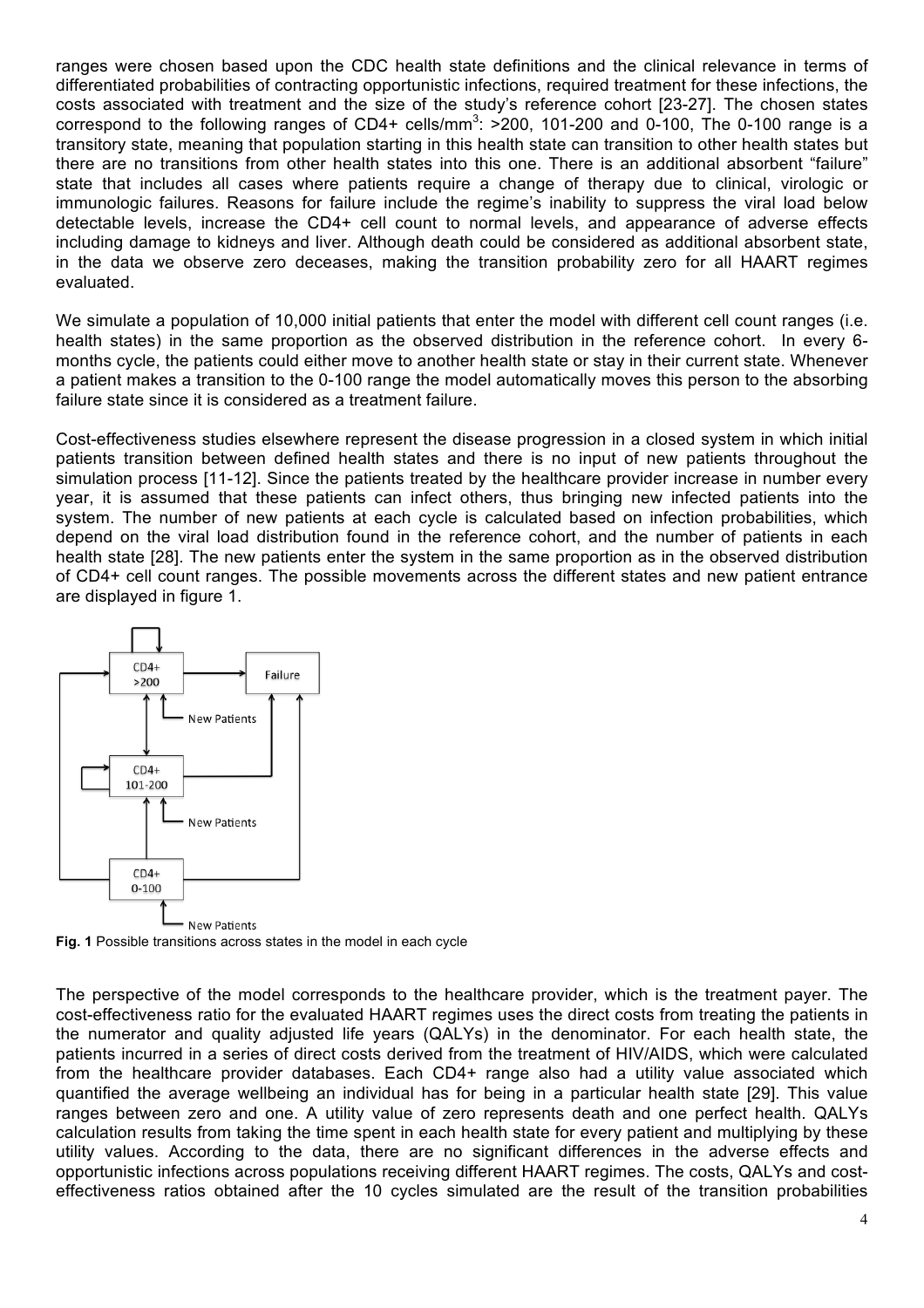inherent to each HAART regime evaluated. When patients are kept in the best possible state, the costs are reduced and the QALYs increased, resulting in a better cost-effectiveness ratio.

The disease evolution in terms of CD4+ cell counts for the modeled population in each HAART regime is completely dependent on the treatment ability to increase the cell count. The model structure and simulations where developed in a stock and flows manner using iSeeSystems STELLA 10.0.6 [30] and was divided into a series of modules corresponding to: 1) Health States, 2) Transition Probabilities, 3) New Cases and 4) Costs and Benefits. The main model structure is shown in figure 2.



**Fig. 2** Model structure including possible health state transitions and new cases entrance. Failure includes clinical, virologic and immunological failures. Probabilities to stay in the current state are implicit in the structure

#### *1.3. Input parameter values*

## **1.3.1. Baseline Population Distribution**

The initial population in the model and the new cases entering at each cycle correspond to the observed CD4+ cell count distribution in the reference cohort. The input values used in the model are shown in table 1.

| Table 1. Cohort characteristics for modeled population   |                  |  |  |  |
|----------------------------------------------------------|------------------|--|--|--|
| Input Parameter                                          | Reference Cohort |  |  |  |
| CD4+ cell count range                                    | Patients         |  |  |  |
| $0 - 100$                                                | 3,411            |  |  |  |
| 101-200                                                  | 2,022            |  |  |  |
| >200                                                     | 4,567            |  |  |  |
| New Cases                                                | Proportion       |  |  |  |
| $0 - 100$                                                | 0.3411           |  |  |  |
| 101-200                                                  | 0.2022           |  |  |  |
| >200                                                     | 0.4567           |  |  |  |
| Source: Own estimations using healthcare provider's data |                  |  |  |  |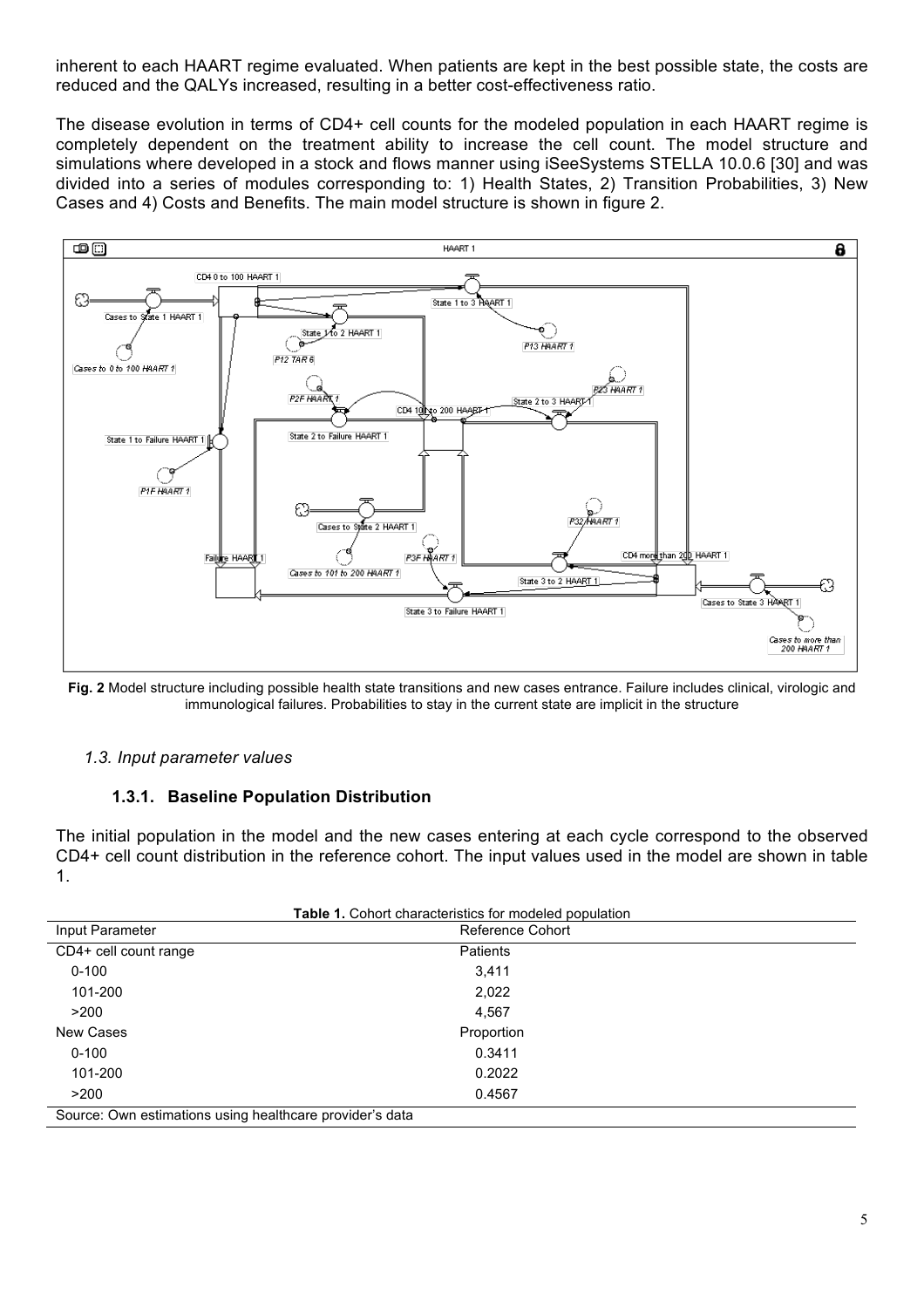## **1.3.2. Transition Probabilities**

The transition probabilities for the movement between health states at each cycle were estimated for each HAART regime using the CD4+ count results in clinical exams for the reference cohort. This was done by looking at the health state transition in every cycle for each individual patient in the cohort, and calculating the overall probabilities to transition to from a particular health state to all others.

## **1.3.3. Failure Rates**

Failure rates where estimated for each HAART regime using the healthcare provider's databases for regime switch and cell count at the switch dates. It is assumed that failure rates incorporate all types of failure that require a switch in the patient's HAART regime. This includes clinical (adverse effects), virologic (inability to cause viral load suppression) or immunologic (inability to increase CD4+ cell count) failures. The pooling of observed movements between defined health states, including failure, was used to estimate the probabilities shown in table 2.

| <b>Table 2.</b> Transition Probabilities for 4 evaluated HAART regimes |                      |                                                          |                 |                 |               |  |  |
|------------------------------------------------------------------------|----------------------|----------------------------------------------------------|-----------------|-----------------|---------------|--|--|
|                                                                        | <b>Health States</b> | Transition Probabilities % (SE in parenthesis)           |                 |                 |               |  |  |
| Initial                                                                | Final                | 3TC/ZID + LPVr                                           | $3TC/ZID + NEV$ | $3TC/ZID + EFV$ | 3TC/ABC + EFV |  |  |
| $0 - 100$                                                              | $0 - 100$            | 25(5.25)                                                 | 31.82 (5.73)    | 28.33 (5.82)    | 62.5(12.1)    |  |  |
| $0 - 100$                                                              | 101-200              | 51.47 (6.06)                                             | 39.39 (6.01)    | 46.67 (6.44)    | 18.75 (9.76)  |  |  |
| $0 - 100$                                                              | >200                 | 8.83(3,44)                                               | 10.61 (3.79)    | 5(2.81)         | 5.25(6.05)    |  |  |
| $0 - 100$                                                              | Failure              | 14.71 (4.29)                                             | 18.18 (4.75)    | 20(5.16)        | 12.5(8.27)    |  |  |
| 101-200                                                                | 101-200              | 50(4.9)                                                  | 53.44 (4.36)    | 49.17 (4.56)    | 52.94 (6.99)  |  |  |
| 101-200                                                                | >200                 | 39.42 (4.79)                                             | 36.64 (4.21)    | 37.5 (4.42)     | 35.29 (6.69)  |  |  |
| 101-200                                                                | Failure              | 10.58 (3.02)                                             | 9.92(2.61)      | 6.67(3.1)       | 11.76 (4.51)  |  |  |
| >200                                                                   | 101-200              | 2.41(0.79)                                               | 1.75(0.46)      | 0.9(0.3)        | 1.77(0.72)    |  |  |
| >200                                                                   | >200                 | 94.91 (1.14)                                             | 96.37 (0.66)    | 97.89 (0.46)    | 96.46 (1.00)  |  |  |
| >200                                                                   | Failure              | 2.68(0.84)                                               | 1.88(0.48)      | 1.21(0.35)      | 1.77(0.72)    |  |  |
|                                                                        |                      | Source: Own estimations using healthcare provider's data |                 |                 |               |  |  |

In Colombia, there are no studies that estimate the utility weights associated with different HIV/AIDS health states. Therefore, the utility weight estimates were taken from Schakman et al. [29], who derive utility values from community and patient preferences. The weights are shown in table 3.

|                                                          |               | <b>Table 3.</b> Utility weights by CD4+ cell count range |
|----------------------------------------------------------|---------------|----------------------------------------------------------|
| CD4+ cell count range                                    | Utility Value |                                                          |
| $0 - 100$                                                | 0.841         |                                                          |
| 101-200                                                  | 0.850         |                                                          |
| >200                                                     | 0.865         |                                                          |
| Source: Own estimations using healthcare provider's data |               |                                                          |

## **1.3.4. Resources and costs**

All costs used in the model are presented in 2013 thousand US dollars (thousand USD\$). We estimate the costs associated with each health state including three types of direct medical costs where taken into account in the model. First, the cost of antiretroviral drugs was taken from the healthcare provider's prices database, which indicates the price paid to drug providers. The average cost per patient was calculated according to the recommended doses in the AIDS Study Group (GeSIDA) [31]. The costs for each HAART regime are shown in table 4.

|                  |                                                          | <b>Table 4.</b> Six-months drug cost per patient (2013 USD\$) |
|------------------|----------------------------------------------------------|---------------------------------------------------------------|
| HAART regime     | Drug Costs                                               |                                                               |
| $3TC/ZID + LPVr$ | 457.632                                                  |                                                               |
| $3TC/ZID + NEV$  | 191.065                                                  |                                                               |
| $3TC/ZID + EFV$  | 259.537                                                  |                                                               |
| 3TC/ABC + EFV    | 507.517                                                  |                                                               |
|                  | Source: Own estimations using healthcare provider's data |                                                               |
|                  |                                                          |                                                               |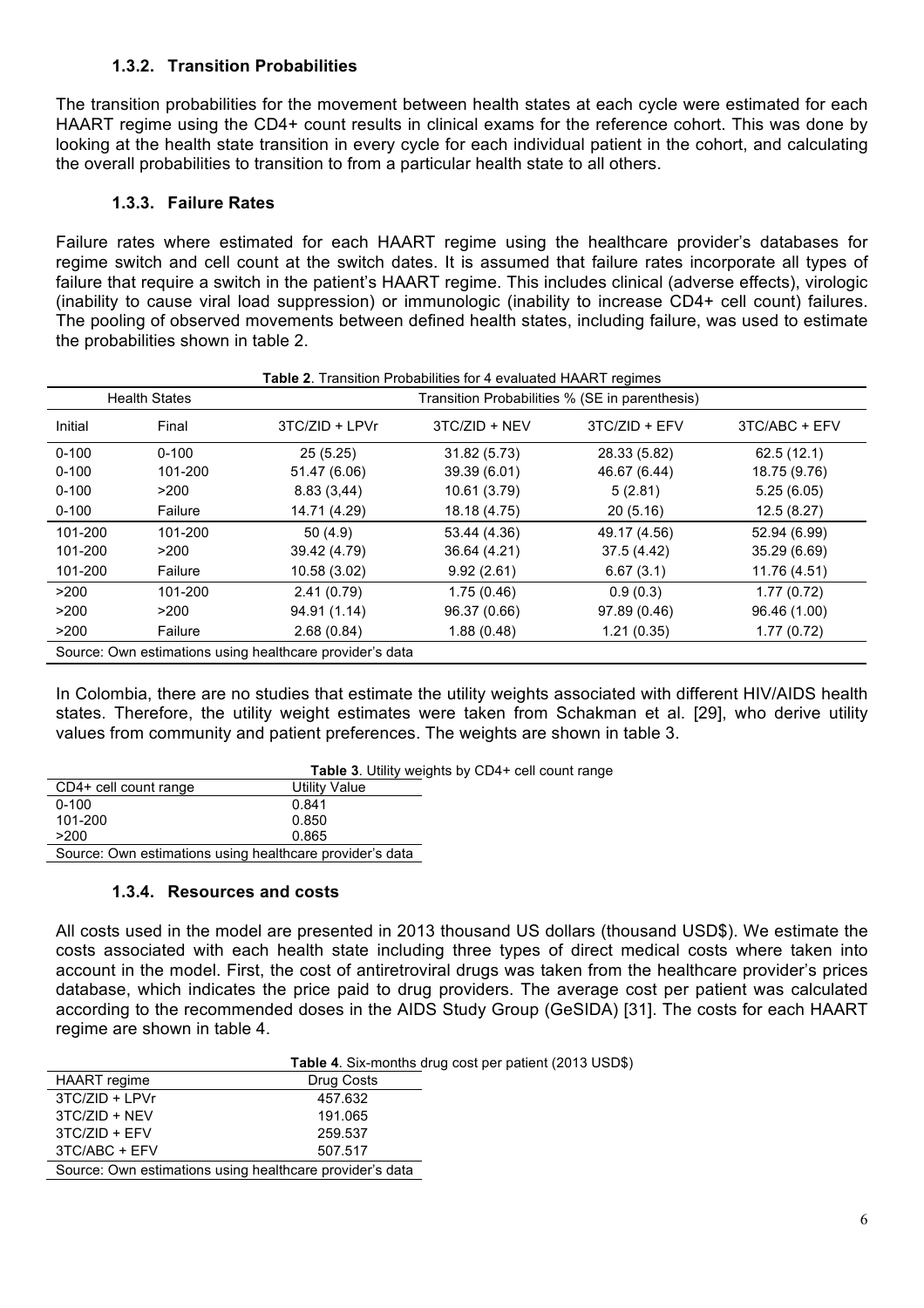Second, the cost of clinical exams was calculated using several healthcare provider's databases that include: exam orders, results, and procedure prices. The CD4+ count results allowed us to establish the health state at the time the exams were taken. The exam orders represented the invoices for exams performed by the clinical laboratory and CD4+ count results allowed us to establish the health state at the time the exams were taken. Third, the hospitalization and treatment costs related to opportunistic infections was calculated with: (i) administrative records of the total cost and reason/cause of hospitalizations, and (ii) observed opportunistic infection incidence taken from the report made to the High Cost Account. With this information we estimate the hospitalization and treatment costs at each health state. Total costs at each health state (including exams, hospitalization and opportunistic infections treatment) are shown in table 5.

|                                                          |         |                  | <b>Table 5.</b> Six-months exams and opportunistic infection treatment costs per patient (2013 USD\$) |
|----------------------------------------------------------|---------|------------------|-------------------------------------------------------------------------------------------------------|
| CD4+ cell count range Exams                              |         | Hospitalizations |                                                                                                       |
| $0 - 100$                                                | 111.169 | 1485.457         |                                                                                                       |
| 101-200                                                  | 107.687 | 1382.204         |                                                                                                       |
| >200                                                     | 108.562 | 808.135          |                                                                                                       |
| Source: Own estimations using healthcare provider's data |         |                  |                                                                                                       |

#### **1.3.5. Discount Rate**

The discount rate used in the model is 3%, following the recommendation of the Pan-American Health Organization (PAHO) and the Ministry of Health and Social Protection recommendation for costeffectiveness analysis [32-33].

## *1.4. Sensitivity Analysis*

We conduct one-way sensitivity analysis in order to test the impact of parameter variation on the costseffectiveness ratios for the HAART regimes evaluated. Parameters included in the analysis are: time horizon, infection/contagion probability, discount rates, and the inclusion of benefits at the failure state. For each individual parameter, the value is varied across a range of plausible and realistic values, with individual simulation results recorded. The list of scenarios used to evaluate the economic outcomes across different parameter values are shown in table 6.

**Table 6.** Scenarios for one-way sensitivity analysis

| Scenarios                        |
|----------------------------------|
| Time Horizon                     |
| 2.5 years                        |
| 5 years (Baseline)               |
| 10 years                         |
| <b>Discount Rates</b>            |
| 0%                               |
| 3% (Baseline)                    |
| 5%                               |
| Contagion Probability            |
| No contagion                     |
| Low                              |
| Medium (Baseline)                |
| High                             |
| <b>Failure Cost and Benefits</b> |
| Cost of failures only (Baseline) |
| Cost and benefits of failures    |

## **2. Results**

## *2.1. Baseline Results*

The results for the 5-year baseline analysis comparing the cost-effectiveness for 4 HAART regimes ranked by cost-effectiveness ratio (Cost per QALY gained) are shown in table 7. In this scenario we use a 3%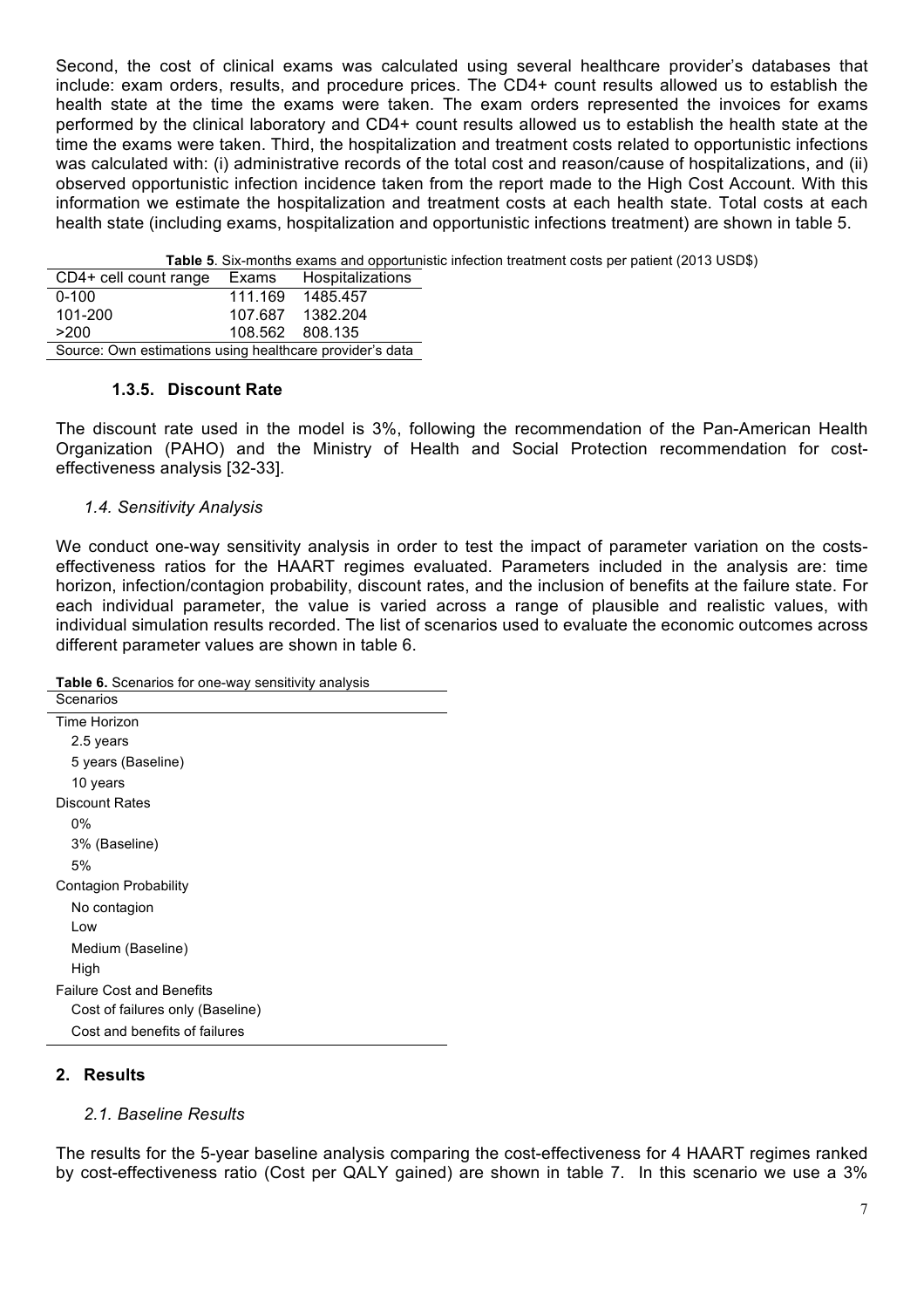discount rate and we present the QALYs and cost estimates for each HAART regime. The effectiveness for the HAART regimes in this study is lower than those reported in clinical trials for each regime. This is due to therapy adherence, adverse effects, and other reasons for therapy failure being implicitly included in the transition probabilities used, which are not taken into account during clinical trials. The cost for exams and hospitalizations for the four regimes are similar, while the cost for drugs show important differences between regimes.

These results show that 3TC/ZID+NEV regime had the lowest total cost (230,027 thousand USD\$) whilst 3TC/ABC+EFV had the greatest total cost (300,959 thousand USD\$). In terms of benefits, 3TC/ZID+EFV had the lowest benefits (59,153 QALYs) and 3TC/ABC+EFV the greatest (63,142 QALYs). Ranking results show that 3TC/ZID+NEV is the most cost-effective regime (3.81 thousand USD\$/QALY), which implies that the cost per QALY gained is greater for the other regimes, being the greatest for 3TC/ABC+EFV (4.77 thousand USD\$/QALY).

After ranking the HAART regimes by their respective cost-effectiveness ratios, we estimate the incremental cost effectiveness ratios (ICER) to determine how much additional benefit is achieved for the additional cost incurred. In this analysis 3TC/ZID+NEV was used as reference point to calculate the ICER (shown in table 7).

| <b>Table 7.</b> Base case (5 year horizon) cost-effectiveness analysis for 5 HAART regimes |             |                                                                              |              |             |  |  |
|--------------------------------------------------------------------------------------------|-------------|------------------------------------------------------------------------------|--------------|-------------|--|--|
| Outcome Measure                                                                            | 3TC/ZID+NEV | 3TC/ZID+EFV                                                                  | 3TC/ZID+LPVr | 3TC/ABC+EFV |  |  |
| QALYs                                                                                      | 60.446      | 59.153                                                                       | 59,866       | 63,142      |  |  |
| Costs thousand USD\$                                                                       |             |                                                                              |              |             |  |  |
| Drugs                                                                                      | 32,650      | 43.670                                                                       | 78,313       | 90,569      |  |  |
| <b>Hospitalizations</b>                                                                    | 178,733     | 175,160                                                                      | 180.179      | 190,898     |  |  |
| Exams                                                                                      | 18.644      | 18.360                                                                       | 18,670       | 19,492      |  |  |
| <b>Total Cost</b>                                                                          | 230.027     | 237.190                                                                      | 277.162      | 300.959     |  |  |
| Cost per QALY gained thousand USD\$                                                        | 3.81        | 4.01                                                                         | 4.63         | 4.77        |  |  |
| <b>ICER</b>                                                                                |             | $-5.54$                                                                      | $-81.27$     | 26.31       |  |  |
|                                                                                            |             | Note: Negative ICER indicate that 3TC/ZID+NEV dominates the compared therapy |              |             |  |  |

Compared to 3TC/ZID+NEV, 3TC/ZID+EFV and 3TC/ZID+LPVr had a negative ICER, indicating that they are dominated by the reference regime since they provide lower benefits at a greater cost. On the contrary, regime 3TC/ABC+EFV had a positive ICER of thousand USD\$26,31 per QALY and had the greatest number of QALYs gained after the 5-year simulation. The ICER was above the 3xGDP per capita threshold and below the World Health Organization's Choosing Interventions that are Cost-Effective (WHO-CHOICE threshold for the respective region. The incremental cost evaluation results are shown in figure 3.

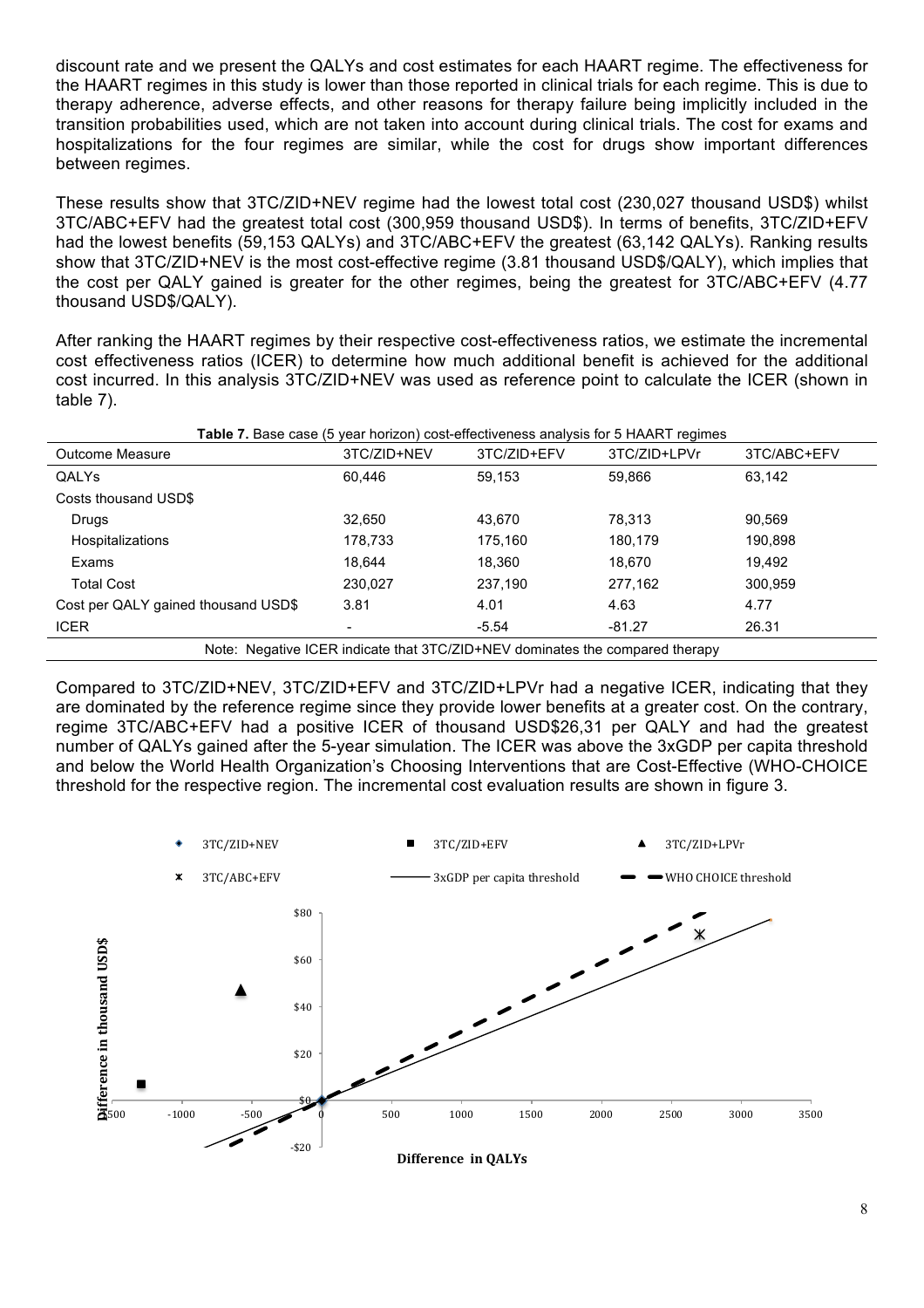**Fig. 3** Base case Cost-effectiveness plane for HAART regimes comparison, using 3TC/ZID+NEV is as reference (0,0). Source: Own estimations using healthcare provider's data.

## *2.2. Sensitivity Analysis Results*

In all scenarios, 3TC/ZID+NEV had the lowest cost per QALY gained. For this reason, it was used as reference regime. The cost-effectiveness ratios were most sensitive to the varied parameters (in descending order of sensitivity): including benefits of failures, time horizon, contagion probability and discount rates. Incremental cost-effectiveness ratios were most sensitive to the varied parameters (in descending order of sensitivity): contagion probability, time horizon, cost and benefits of failures and discount rates. In all tested scenarios the HAART regime ranking by cost-effectiveness ratios remained the same. The CER and ICER for simulated scenarios are shown in table 8.

| Scenarios                        | 3TC/ZID+NEV |                          | 3TC/ZID+EFV |             | 3TC/ZID+LPVr |             | 3TC/ABC+EFV |           |
|----------------------------------|-------------|--------------------------|-------------|-------------|--------------|-------------|-------------|-----------|
|                                  | CER         | <b>ICER</b>              | CER.        | <b>ICER</b> | CER          | <b>ICER</b> | <b>CER</b>  | ICER      |
| Time Horizon                     |             |                          |             |             |              |             |             |           |
| 2.5 years                        | 3.62        | $\blacksquare$           | 3.84        | $-10.61$    | 4.33         | 497.69      | 4.50        | 41.35     |
| 10 years                         | 4.13        | $\blacksquare$           | 4.26        | $-0.98$     | 5.16         | $-22.44$    | 5.18        | 17.73     |
| <b>Discount Rates</b>            |             |                          |             |             |              |             |             |           |
| 0%                               | 3.81        | $\overline{\phantom{a}}$ | 4.02        | $-5.39$     | 4.64         | -77.90      | 4.78        | 25.99     |
| 5%                               | 3.80        | $\blacksquare$           | 4.01        | $-5.64$     | 4.62         | $-83.59$    | 4.76        | 26.52     |
| <b>Contagion Probability</b>     |             |                          |             |             |              |             |             |           |
| No contagion                     | 3.88        | $\blacksquare$           | 4.08        | $-58.38$    | 4.76         | $-52.22$    | 4.89        | $-203.69$ |
| Low                              | 3.83        |                          | 4.03        | $-13.49$    | 4.67         | $-58.98$    | 4.81        | 76.58     |
| High                             | 3.71        |                          | 3.92        | $-1.43$     | 4.47         | 1462.70     | 4.61        | 14.13     |
| <b>Failure Cost and Benefits</b> |             |                          |             |             |              |             |             |           |
| Cost and Benefits of Failures    | 3.14        |                          | 3.29        | $-6.42$     | 3.78         | 551.28      | 3.94        | 22.42     |

## **3. Discussion**

The results of the cost-effectiveness analysis show that for the 4 first-line HAART regimes evaluated, the cost-effectiveness ratios are below the GDP per capita in Colombia. They are also below both thresholds of 3xGDP per capita and the one established by WHO-CHOICE for the Americas region. Thus, they are deemed as cost-effective under the range of assumptions used in this study. Even under diverse scenarios (varying input parameters), all the cost-effectiveness ratios remained under the aforementioned thresholds, which indicates these analysis results are robust.

For the evaluated HAART regimes, the cost-effectiveness ratio ranking corresponded to the drug pricing where the cost per QALY gain was the lowest for 3TC/ZID+NEV and the greatest for 3TC/ABC+EFV. The effect of drug pricing in HAART therapies cost-effectiveness has been reported before, indicating how reduced/lower prices directly affects the cost per QALY ratios [34-35]. Results show that the costs for hospitalization are not very different across therapies, since they are mostly dependent on the CD4+ cell count range, which determines the chances for opportunistic infections. The same is true in the case of exams cost because there is a mandatory exam battery that must be performed on all patients and other extra exams are required mainly for those in the lowest CD4+ cell count range.

HAART regime 3TC/ZID+NEV had greater total benefits than 3TC/ZID+EFV and 3TC/ZID+LPVr at a lower cost (resulting in a negative ICER). Hence, 3TC/ZID+EFV and 3TC/ZID+LPVr are dominated by 3TC/ZID+NEV. Only 3TC/ABC+EFV had greater benefits at a greater cost, resulting in an ICER of thousand USD\$26.31. In order to determine if the extra cost to be paid for the extra benefits can be deemed as cost effective, a comparison against an adequate threshold is required.

For many years the USA has used a US\$50,000 per QALY as its threshold for benchmarking the value of care in healthcare interventions [36]. However, in Colombia as in many other countries, there is no threshold that represents the willingness to pay per unit of effectiveness [37]. For this reason, The World Health Organization developed the WHO-CHOICE project to allow decision makers decide upon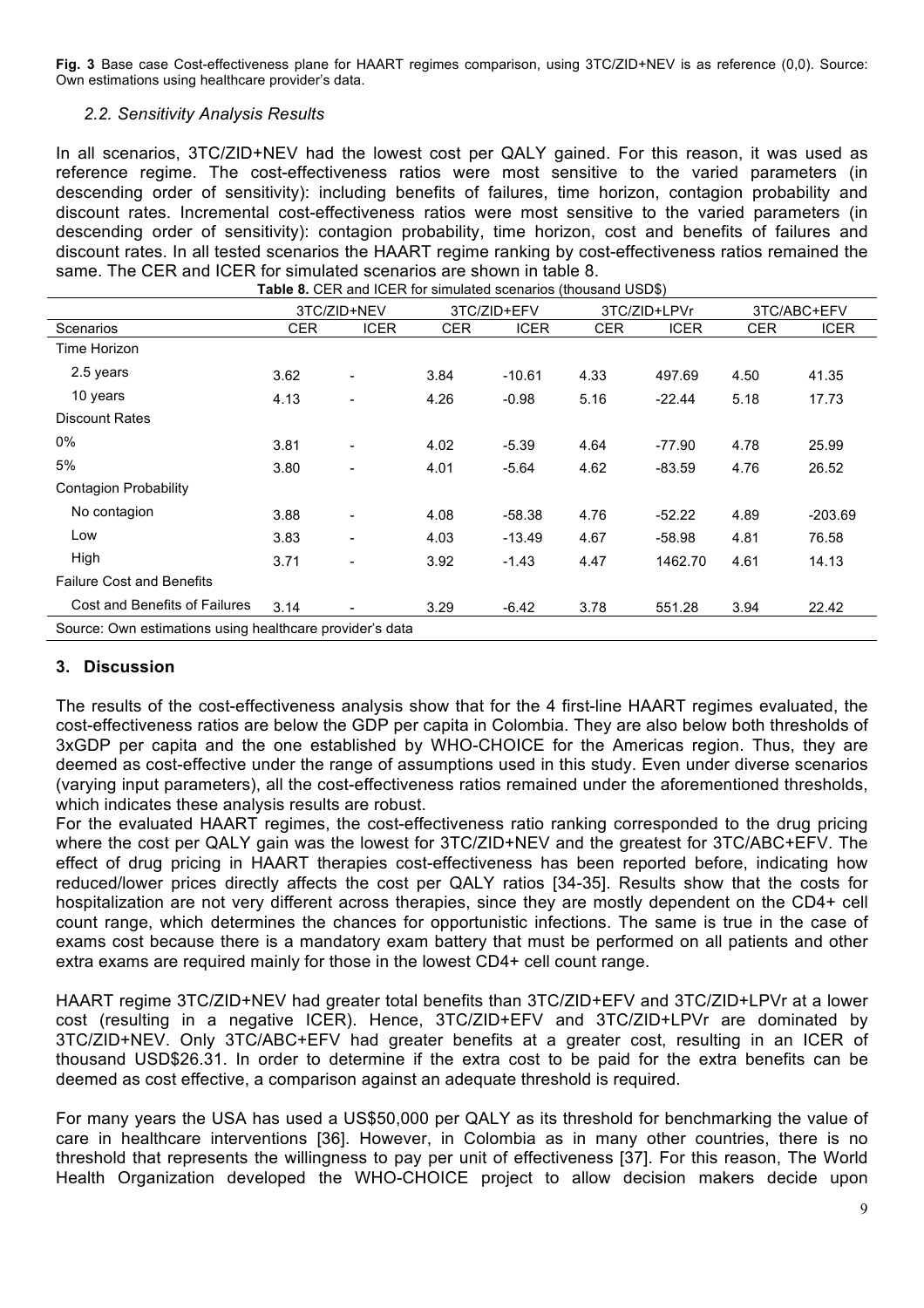interventions to maximize health results with available resources. Regarding the willingness to pay for a QALY, the WHO established a guideline for a threshold corresponding to a value equivalent to 3xGDP per capita [37-39]. Additionally, WHO-CHOICE has also established threshold values for interventions costeffectiveness by regions [39-41]. For Colombia this values in 2013 were of thousand USD\$24.08 and thousand USD\$29.37 respectively [41-43].

The results show that 3TC/ABC+EFV has an ICER that is above the 3xGDP per capita, and should be deemed not cost effective by this threshold. However, according to the sensitivity analysis, over a longer simulation period, the ICER values are reduced below this threshold. Additionally, the ICER value for 3TC/ABC+EFV is under the threshold established by WHO-CHOICE for the region, which classifies it as cost effective.

The uncertainty of the threshold in Colombia creates controversy since 3xGDP per capita per QALY gained might be different from the willingness to pay by decision makers in Colombia [37]. Other factors beyond cost-effectiveness, including budgetary impact are important for decision making, especially in countries in the low to medium income range (LMICs) [38-39]. Healthcare providers in Colombia must provide the service for all the patients it treats, given a predetermined fixed payment per patient. This implies that there are other factors beyond cost-effectiveness that are taken into account by the healthcare provider, and resource allocation based upon budget might allow the payment of HAART therapies with ICER above the suggested thresholds. For this reason, the healthcare provider's willingness to pay for the treatment of its patients can be above the suggested thresholds and switching to 3TC/ABC+EFV regime to obtain greater benefits can be considered as cost-effective.

Another important result emerging from our economic evaluation is that both CER and ICER are sensitive to time horizon, a result reported previously by Mauskopf et al. [12] while evaluating the cost-effectiveness of Darunavir/Ritonavir and comparing differences of other studies with Enfuvirtide. As the time horizon increases, the cost per QALY gains increase, while the ICER is reduced. The reason behind these results is that, given the modeling assumptions, at every additional cycle a larger mass of patients enters the system compared to de mass leaving it due to failure. This patient inflow over time implies increasing costs at a higher rate than the QALYs gained, resulting in a greater cost per QALY gained. Regarding the ICER reduction, for dominated therapies, these results are explained by the fact that for longer simulation periods, they result with both costs and QALYs below those of the therapy established as reference (3TC/ZID+NEV). In the case of 3TC/ABC+EFV, over longer simulation periods the difference in QALYs gained compared to the reference expands faster than the difference in costs, resulting in the observed reduced ICER.

CER sensitivity to the inclusion of benefits at failure state shows a lower cost per QALY gained. This is explained since this scenario acts as a removal of failure from the model. With a greater number of QALYs and constant costs, the CER is necessarily reduced. However, the cost-effectiveness ratio ranking and the ICER are not significantly affected. The ICER sensitivity to the contagion probability is due to the effect of an increased patient inflow. When the patient inflow increases, the difference in costs and QALYs gained in each HAART regimes varies amongst them. The result in these varying differences is a reduced ICER. It is important to note that for the scenario with no contagion 3TC/ABC+EFV was dominated by the reference. In all other scenarios 3TC/ABC+EFV offered greater benefits at a greater cost, compared to the reference HAART regime.

The model used in this study uses input parameters specific to the Colombian context and takes the healthcare provider's perspective. Transition probabilities and costs are estimated from data gathered for a reference cohort of patients treated by one healthcare provider. Nevertheless, the model parameters can be modified in order to estimate the cost-effectiveness of HAART treatment programs used by other healthcare providers in Colombia. The flexibility in the model parameterization allows for testing multiple scenarios based on sensitivity analysis requirements. Factors such as therapy adherence, adverse effects, other reasons for therapy failure are implicitly included in the transition probabilities used for all HAART regimes evaluated. This is an advantage resulting from the data source used to feed the model since such factors are hard to evaluate. Additionally, the dynamic feature resulting from including contagion in the model, is an element that can be expected in a healthcare provider setting where the number of patients it treats tis not constant over time.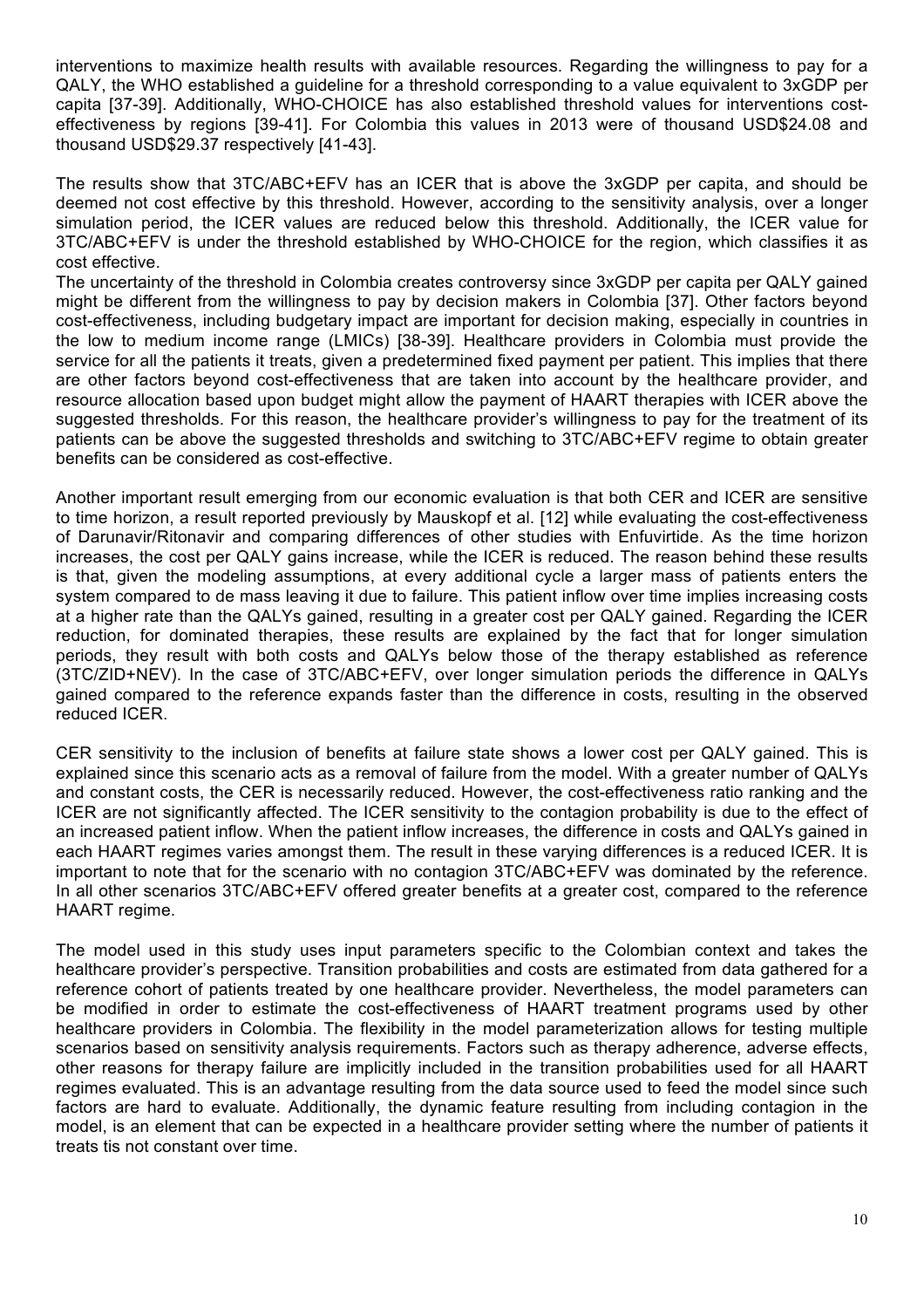The recommendation for the healthcare provider is that, given the nature and background of the patients they serve and if permitted by current budget constraints, they should when possible use the 3TC/ABC+EFV regime. Even though the 4 first-line regimes are deemed cost-effective, this regime offers the most benefits at a reasonable cost under the willingness to pay threshold for the healthcare provider. If a budget impact analysis indicates that the therapy is not within the financial constraints, then 3TC/ZID+NEV should be the second treatment of choice.

#### **4. Conclusions**

All HAART therapies used by the healthcare provider are cost-effective based on the cost-effectiveness ratio. 3TC/ZID+NEV is the most cost-effective therapy. However, 3TC/ABC+EFV can provide additional benefits for a cost of thousand USD\$26.31 per QALY, a cost that (when financially feasible) the healthcare provider should assume in order for its treated patient population to experience the most benefits from the HIV/AIDS treatment.

#### **References**

- 1. The Henry J. Kaiser Family Foundation. The Global HIV/AIDS Epidemic. 2014. [online]. Available from URL: http://kff.org/global-healthpolicy/fact-sheet/the-global-hivaids-epidemic/
- 2. Ministry of Health and Social Protection. Plan nacional de respuesta ante el VIH y el sida Colombia 2008-2011. [online]. Available from URL: http://www.acnur.org/biblioteca/pdf/6406.pdf?view=1
- 3. Ministry of Health and Social Protection. Marco de Resultados y líneas de acción para la construcción del Plan Nacional de Respuesta ante el VIH y el Sida Colombia, 2012 – 2016. [online]. Available from URL: http://www.minsalud.gov.co/salud/Documents/observatorio\_vih/documentos/prevencion/promocion\_prevencion/promocion\_de\_la\_SSR/c.plan intersectorial\_respuesta/Marco%20de%20Resultados%20y%20L%C3%ADneas%20de%20acción%20Colombia.pdf
- 4. Ministry of Health and Social Protection. Global AIDS Responde Progress Reporting. Colombia National Report. Seguimiento de la<br>1914. Declaración de compromiso sobre el VIH/SIDA. 2014. Ionlinel. Available from URL: Declaración de compromiso sobre el VIH/SIDA. 2014. [online]. Available from URL: http://www.unaids.org/en/dataanalysis/knowyourresponse/countryprogressreports/2014countries/COL\_narrative\_report\_2014.pdf
- 5. Canning D. The Economics of HIV/AIDS in Low-Income Countries: The Case for Prevention. Journal of Economic Perspectives 2006; 20:121- 142.
- 6. PAHO. Tratamiento antirretroviral bajo la lupa: un análisis de salud pública en Latinoamérica y el Caribe. Colombia. 2011. [online]. Available from URL: http://www.paho.org/hq/index.php?option=com\_docman&task=doc\_view&gid=18084&Itemid=
- 7. Salguero-Rivera B, Sepukveda-Salcedo LS, Cardona-Salcedo D. Dinámica del VIH-SIDA en Cali. Rev. Salud Pública 2011; 13(5) 772-777.
- 8. Cuenta de Alto Costo. Fondo Colombiano de Enfermedades de Alto Costo. Situación del VIH/SIDA en Colombia, 2013. [online]. Available from URL: http://www.cuentadealtocosto.org/patologias/VIH/docs/Situacion%20del%20VIH-SIDA%20en%20Colombia%202013.pdf
- 9. Comisión de Regulación en Salud (CRES). Unidad Administrativa Especial. Efectividad, seguridad y análisis económico de tenofovir / emtricitabina en el tratamiento del virus de inmunodeficiencia humano (VIH). 2011. [online]. Available from URL: http://www.minsalud.gov.co/salud/POS/Documents/CRES/Actualizacion%20POS%202011/Tenofovir%20Emtricitabina%20VIH%20Informe.pdf
- 10. Chiriboga C del R. Iniciativa Regional sobre SIDA para América Latina y el Caribe (SIDALAC).Tratamientos para el SIDA y padecimientos asociados: costo y efectividad. 2005. [online]. Available from URL:http://bvssida.insp.mx/articulos/2101.pdf
- 11. Contreras I, Becker D, Chancellor J, Kühne F, Mould J, Vega G, Marfatia S. Cost-Effectiveness of Maraviroc for Antiretroviral Treatment-Experienced HIV-infected Individuals in Mexico. Value in Health 2010; 13(8): 903-914.
- 12. Mauskopf J, Brogan A, Martin S, Smets E. Cost Effectiveness of Darunavir/Ritonavir in Highly Treatment-Experienced, HIV-1-Infected Adults in the USA. Pharmacoeconomics 2010; 28 Suppl. 1:83-105.
- 13. Machado-Alba JE. Efectividad del tratamiento antirretroviral en pacientes con diagnóstico de VIH/Sida de dos ciudades de Colombia. RECERCAT| Diposit de la recerca de Catalunya. 2011. [online]. Available from URL: http://www.temoa.info/node/237597
- 14. Machado-Alba JE, Vidal X. Effectiveness of antiretroviral treatment in Colombia. Rev. Panam Salud Pública 2012; 32(5): 360-367.
- 15. Ndem BE, Bassey CE, Christopher O. Cost-benefit analysis of anti-retroviral therapy (art) for HIV/AIDS treatment and its economic implications in Nigeria. Global Journal of Social Sciences 2011; 11(1): 63-72.
- 16. Lynn-Hill A. Digital Access to Scholarship at Harvard (DASH). Dynamics of HIV treatment and social contagion. 2013. [online]. Available from URL: http://dash.harvard.edu/handle/1/11158251
- 17. Arán D, Amico P, Arán C, Gobet B, Izazola JA, Avila C. Levels of Spending and Resource Allocation to HIV Programs and Services in Latin America and the Caribbean. PLoS ONE 2011; 6(7): e22373.
- 18. Creese A, Floyd K, Alban A, Guiness L. Cost-effectiveness of HIV/AIDS interventions in Africa: a systematic review of the evidence. Lancet 2002; 359: 1635-1642.
- 19. Máirín R. Pharmacoeconomics of HIV/AIDS treatment. Prevention and management in resource-poor settings. Global HIV/AIDS medicine. Philadelphia: Saunders/Elsevier, 2008.
- 20. Superintendencia Nacional de Salud. Indicadores de calidad reportados por las IPS. 2013. [online]. Available from URL: http://www.supersalud.gov.co/supersalud/Default.aspx?tabid=82&ItemId=6180
- 21. Ministry of Health and Social Protection. Guía para el manejo de VIH/sida basada en la evidencia Colombia. [online]. Available from URL: http://www.minsalud.gov.co/Documentos%20y%20Publicaciones/GUIA%20PARA%20EL%20MANEJO%20DE%20VIH%20SIDA.pdf
- 22. Buitrago EM. Guía de practica clínica basada en la evidencia científica para la atención de la infección por VIH en adolescentes mayores de 13 años, adultos hombres y mujeres residentes en Colombia. Asociación Colombiana de Infecto logia (ACIN). [online]. Available from URL: http://www.acin.org/acin/new/images/Presentacion%20VIH\_Adultos.pdf
- 23. The Opportunistic Infections Project Team of the Collaboration of Observational HIV Epidemiological Research in Europe (COHERE) in EuroCoord (2012) CD4 Cell Count and the Risk of AIDS or Death in HIV-Infected Adults on Combination Antiretroviral Therapy with a Suppressed Viral Load: A Longitudinal Cohort Study from COHERE. PLoS Med 9(3): e1001194. doi:10.1371/journal.pmed.1001194
- 24. Langford SE, Ananworanich J, Cooper DA. Predictors of disease progression in HIV infection: a review. AIDS Research and Therapy 2007; 4:11
- 25. Miller V, Mocroft A, Reiss P, Katlama C, Papadopoulos A, T Katzenstein , Lunzen JV, Antunes F, Phillips AN, Lundgren JD. Relations among CD4 Lymphocyte Count Nadir, Antiretroviral Therapy, and HIV-1 Disease Progression: Results from the EuroSIDA Study. Annals of Internal Medicine 1999; 130(7): 570-577
- 26. Dunn D, Woodburn P, Duong T, Peto J, Phillips A, Gibb D, Porter K. Current CD4 Cell Count and the Short-Term Risk of AIDS and Death before the Availability of Effective Antiretroviral Therapy in HIV-Infected Children and Adults. Journal of Infections Disease 2008; 197: 398-404